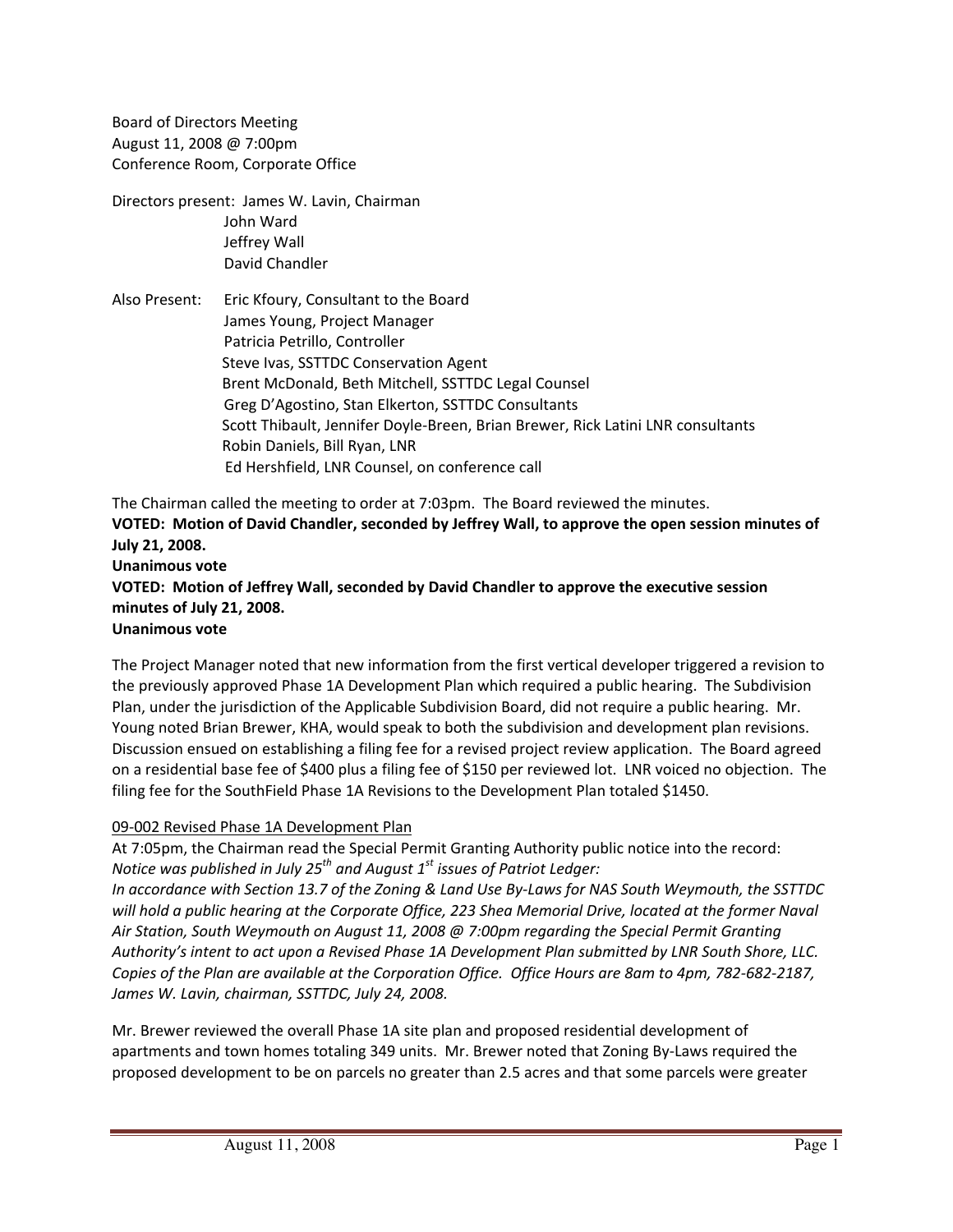than the maximum allowed. Mr. Brewer presented an overlay of the original subdivision boundary lines and the proposed smaller parcels.

Mr. Chandler was informed that the shape of the parcels were determined by the proposed building, parking counts, riverfront area, wetland buffers and future access roadway in back of the site. Mr. Young noted that the Site Plan Application for much of the proposed development within the parcels being discussed would be reviewed at the Sept. 8<sup>th</sup> Board meeting/public hearing.

Mr. Dominic Galluzzo, Weymouth, inquired if the residential units were less than originally proposed and was informed that the total units for Phase 1A were still 500 and that no builder was identified yet for the remaining 151 units.

Mrs. Mary Parsons, Rockland, inquired about the location of buildings and retention pond in relation to the 200 ft. riverfront area and was informed that the buildings were outside the area and the retention pond was within. Ms. Daniels noted that the site plan hearing would take place on Sept.  $8<sup>th</sup>$  for additional details on the proposed development within the parcels being discussed.

Mr. Hershfield heard public concerns about further revisions to the Development Plan and stated that the Zoning By‐Laws and the Administrative Regulations included broad parameters on parcels and established guidelines for development as property is marketed to be able to meet market demand. Mr. Hershfield further stated that Development and Site Plans may be revised again as the project moves forward.

## **VOTED: Motion of David Chandler, seconded by John Ward, to close the public hearing. Unanimous vote**

The public hearing ended at 7:29pm.

Mr. Young indicated that the Development Plan decision would be ready for the Board's consideration at the August  $25<sup>th</sup>$  meeting.

## 09‐001 Revised Phase 1A Subdivision Plan

The Applicable Subdivision Board convened at 7:30pm to discuss the Phase 1A Subdivision Plan. Legal Counsel had prepared a draft decision referencing new lot designations with the same conditions from prior approval. Discussion ensued on setting a standard filing fee structure for the review of future subdivision plan revisions. The Board agreed on charges of \$200 per lot, therefore the filing fee for the SouthField Phase 1A Revisions to Definitive Subdivision Plan was \$1400. LNR agreed with the fee structure.

**VOTED: Motion of David Chandler, seconded by John Ward, to approve, with conditions, the Revised Phase 1A Definitive Subdivision Plans dated June 27, 2008 submitted by LNR South Shore, LLC. All conditions of the approval shall be as noted in the Certificate of Action and the Covenant to be recorded with the Norfolk County Registry of Deeds. Unanimous vote**

09‐004 Site Plan review for WRF slurry wall project

The Permit Granting Authority Public Hearing began at 7:43pm

**VOTED: Motion of David Chandler, seconded by Jeffrey Wall, to open the Public Hearing on the Site Plan Review for the WRF slurry wall project.**

**Unanimous vote**

**VOTED: Motion of David Chandler, seconded by Jeffrey Wall, to waive the reading of the public notice into the record.**

**Unanimous vote**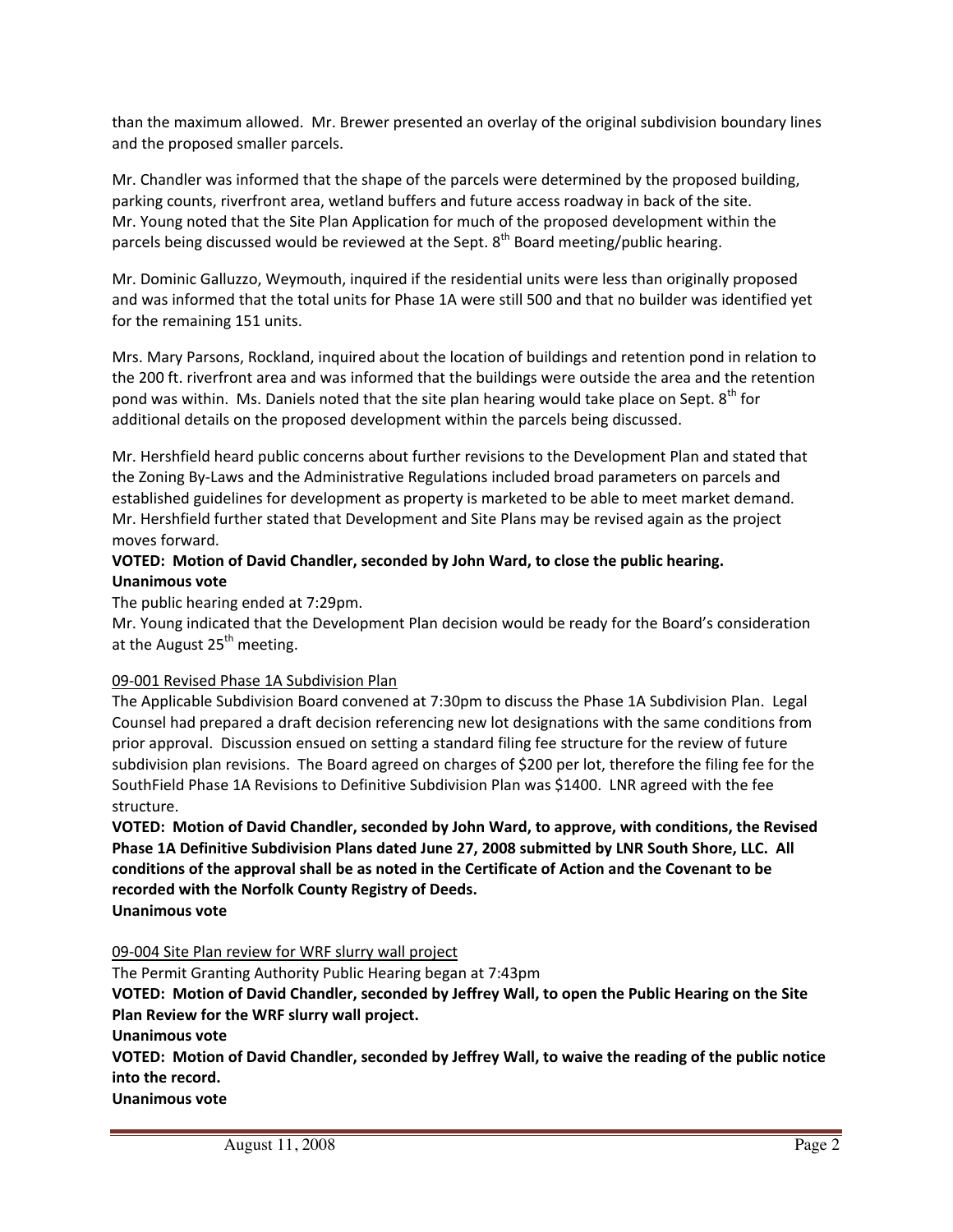*Notice was published in the July 25<sup>th</sup> and August 1<sup>st</sup> issues of the Patriot Ledger: In accordance with Section 12.4 of the Zoning and Land Use By‐laws for NAS South Weymouth, the South Shore Tri‐Town Development Corporation will hold a public hearing at the Corporate Office, 223 Shea Memorial Drive, located at the former Naval Air Station, South Weymouth on Monday, August 11, 2008 @ 7:00pm regarding the Permit Granting Authority's intent to act upon a Site Plan Application for the construction of a subsurface effluent bed slurry wall at the location of the future SouthField Water Reclamation Facility. The site Plan application is submitted by Stanley Elkerton on the Corporation's behalf. Copies of the plan are available at the SSTTDC office. Office hours are 8:00am to 4:00pm, 781‐ 682‐2187, James W. Lavin, Chairman, SSTTDC, and July 24, 2008.*

Mr. Young noted the site plan application was submitted by Stan Elkerton on behalf of SSTTDC for the construction of a subsurface effluent disposal bed containment wall for the water reclamation facility (WRF).

Mr. Elkerton reviewed the components of the two phased construction project, its location on the zoning district map (GOSD), its location under two fairway links of the golf course, and a pending NAVY license for work taking place on Navy property. Mr. Kleiman noted that the WRF would ease the burden on the public water supply for irrigation, that the water quality would most likely be better than the existing ground water at the site and that the combination of stormwater management and wastewater reclamation would significantly reduce peak flows and flooding incidence downstream.

Mr. Lavin inquired on the total linear distance. Mr. Thibault stated there would be 2,200 ft. enclosing three sides of a 9 acre area.

Mr. Chandler inquired on impact to existing elevations. Mr. Elkerton noted phase 1 construction would not change the existing elevations and at the completion of the WRF project the final elevation could be 12 ft. or less.

Mr. Wall inquired on impacts to the environment. Mr. Elkerton noted French's Stream currently flows through a conduit at that point, that 900 ft. of steam would be day‐lighted, and impacts to the environment would be negligible.

Mr. Lavin inquired about monitoring for breaks in the structure. Mr. Kleiman noted that monitoring would likely be required in surrounding wetlands as part of the second phase of the project.

Mr. Chandler inquired on the impact of pesticides applied to the golf course. Mr. Kleiman noted a commitment to MEPA for a green golf course (organic fertilizers and integrated pest mgmt.) and to MA Audubon for a gold or platinum standard certification.

Mr. Chandler inquired about impacts to French's Stream on the other side of the golf course. Mr. Kleiman stated best management practices would be implemented.

Mr. Chandler inquired on the purpose of the well outside the boundary of the slurry wall and was informed that it was intended as a future irrigation well, to draw from in the interim period until the WRF ramps up.

Mr. Chandler inquired about the use of hay bales around wetlands and was informed that hay bales and silt fence would be implemented, with a special condition to insure the bales would be replaced if they deteriorate.

Mr. Wall inquired about the capacity of the effluent bed and was informed that it would hold .65mgd.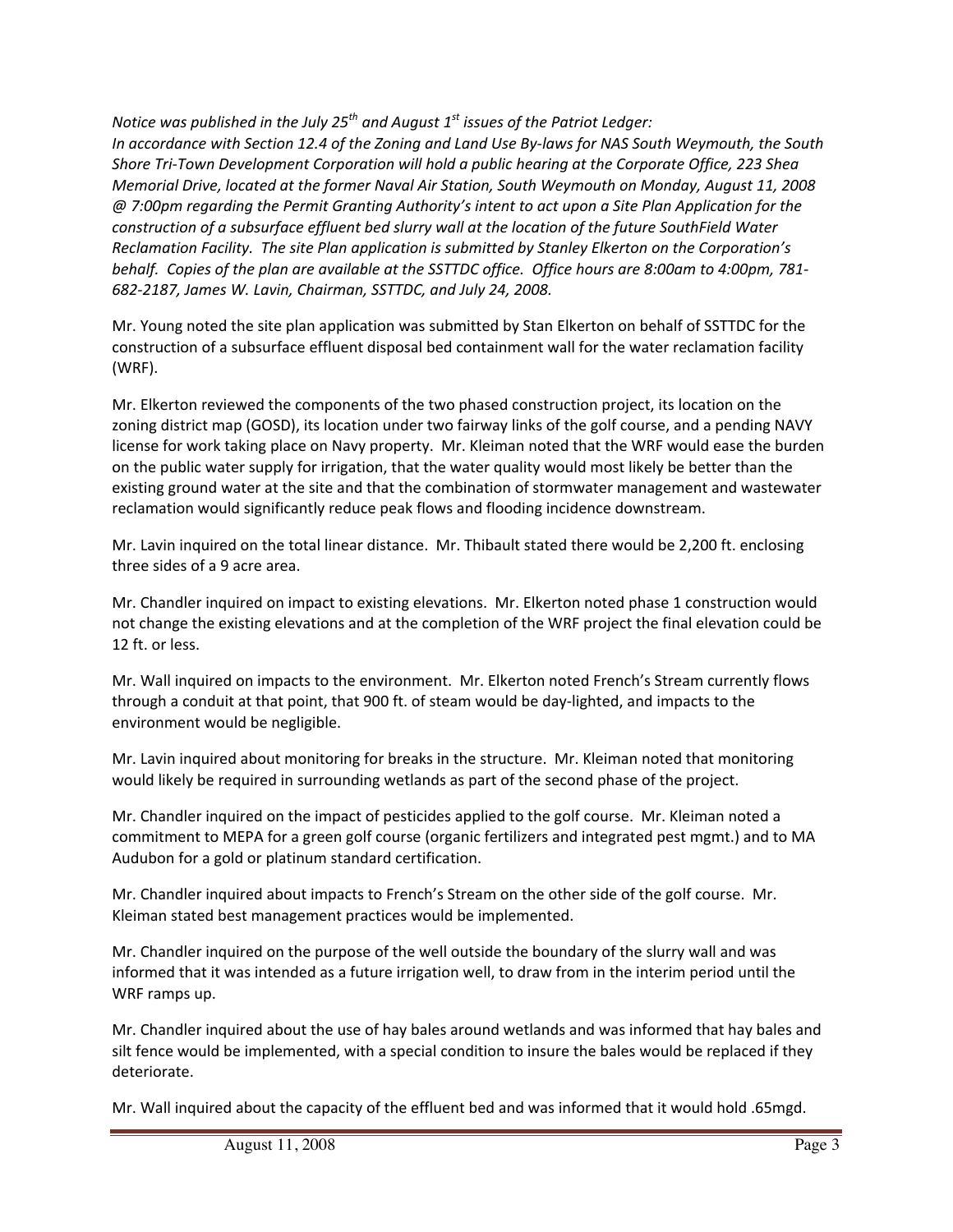Mr. Lavin inquired if the pond in Abington was in close proximity to the slurry walls and was informed it was not.

Mr. Bromberg inquired how the slurry wall affected the flow of ground water and voiced concern on the ground water impact on the south side of French's Stream. Mr. Elkerton stated the groundwater would flow around the slurry wall unabated and Mr. Thibault noted extensive ground water modeling was done to design the shape so that no impact occurred to surrounding wetlands both north and south of the effluent bed.

Mr. Bromberg also inquired on the impact to the RR tracks and if ground water would be monitored between the two phases of construction. Mr. Elkerton noted there would be no change in elevation, no impact to the ground water and the second phase of the contract would likely include monitoring wells to make sure model predictions on ground water conditions were accurate.

Mrs. Parsons voiced concern that the treated water in the 9 acre area would flood downstream and stated that the western side of French's Stream flooded on Base property, and that the CAC was told the effluent bed would be 20 ft. high. Mr. Elkerton noted the overall project would manage groundwater and control flooding even in high flow conditions. Mr. Kleiman noted the NAVY designed the Base to quickly sheet water off the airfield and the SouthField project was designed to retain storm water, regulate infiltration of 650,000 gpd over time and manage peak flow, and Mr. Elkerton noted that extensive ground water modeling currently shows that 12 ft. elevation would suffice, that CAC reviewed preliminary information and that additional data had determined a reduced height.

Mrs. Parsons also voiced concern on a storm event affecting the leaching chamber. Mr. Elkerton stated precipitation/natural runoff was included in the modeling and allowance for irrigation of the golf course was factored in as well.

Mr. Galluzzo voiced concern that the effluent beds would fail and that Weymouth water would be fouled. Mr. Elkerton stated a high level treatment involving a membrane particle filter system and a disinfectant system, would result in clear water in the effluent bed, with nothing to foul the soils, and also noted that the WRF was located outside the drinking water zone for Weymouth.

#### **VOTED: Motion of John Ward, seconded by David Chandler to close the hearing.**

## **Unanimous vote**

The hearing closed 8:37pm.

Mr. Young noted that a draft decision would be ready for the Board's consideration at the next meeting on August 25, 2008.

#### 09‐005 Notice of Intent review of WRF slurry wall project

### **VOTED: Motion of David Chandler, seconded by John Ward to open the Conservation Commission Public Hearing.**

#### **Unanimous vote**

The Public Hearing opened at 8:40pm.

## **VOTED: Motion of David Chandler, seconded by John Ward to waive the reading of the public notice into the record.**

#### **Unanimous vote**

*Notice was published in the July 25<sup>th</sup> and August 1<sup>st</sup> issues of the Patriot Ledger.* 

*In accordance with Section 2.1 (f) of the Zoning and Land Use By‐Laws for NAS South Weymouth and pursuant to M.G.L. Chapter 131, Section 40 (The Wetlands Protection Act), the South Shore Tri‐Town Development Corporation will hold a public hearing at the Corporate Office, 223 Shea memorial Drive,*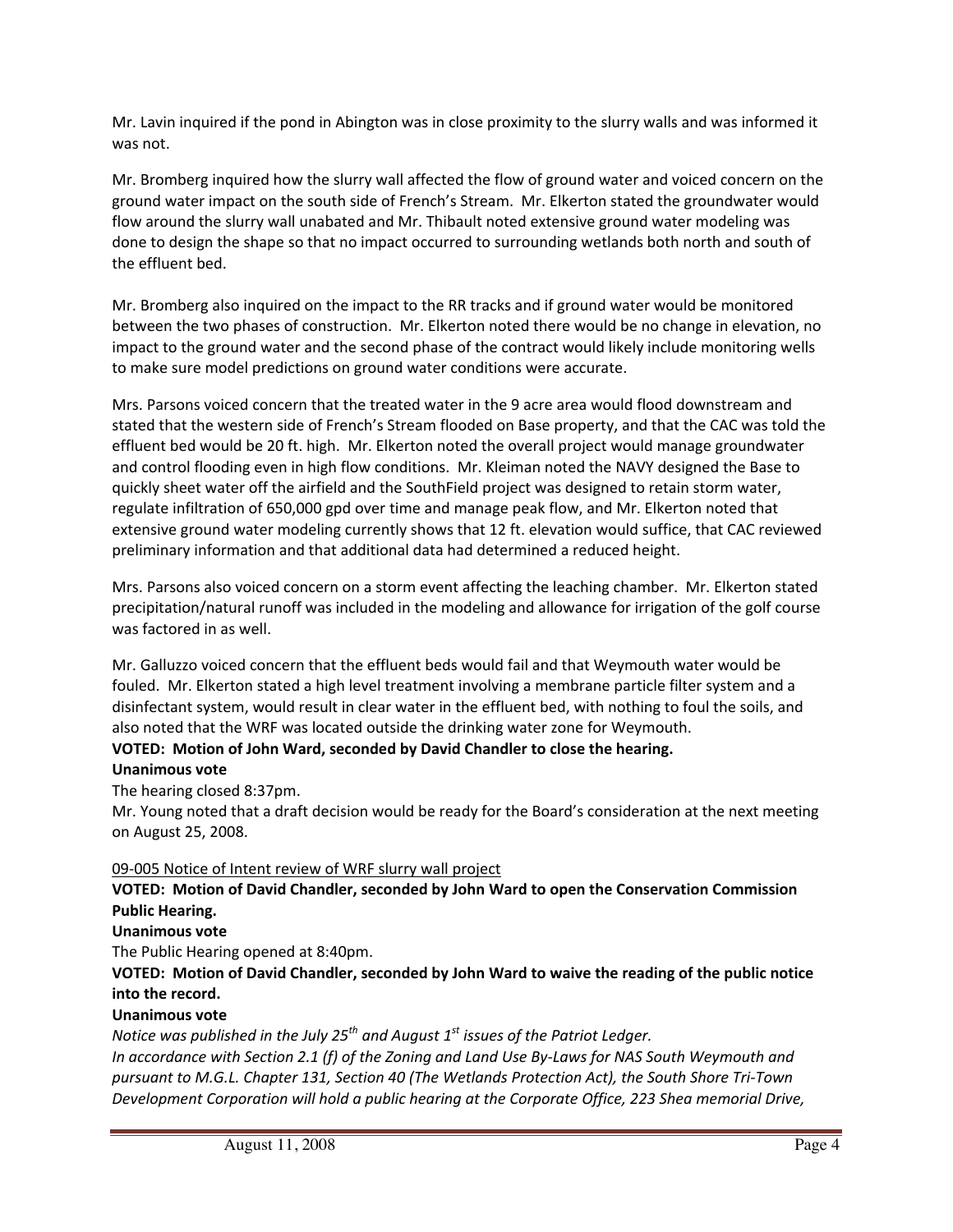*located at the former Naval Air Station, South Weymouth on Monday, August 11, 2008 @ 7:00pm regarding the Conservation Commission's intent to act upon a Notice of Intent for the construction of a subsurface effluent bed slurry wall at the location of the future SouthField Water Reclamation Facility. The Notice of Intent is submitted by Metcalf and Eddy/AECOM on the Corporation's behalf. Copies of the Notice of Intent are available at the SSTTDC Office. Office Hours are 8:00am to 4:00pm (781‐682‐2187), James W. Lavin, Chairman, STTDDC, July 24, 2008.*

Mr. Young noted that Scott Thibault and Jennifer Doyle‐Breen would provide a summary of site features and Mr. Ivas would provide his review and recommendations.

Mr. Thibault reviewed the slurry wall construction process and the temporary construction entrance for vehicles to the project site. The project would take 6‐8 weeks to complete.

Ms. Doyle‐Breen provided an overview of the wetland, vernal pool and riverfront boundaries and noted that all work would take place outside those areas.

Mr. Ivas noted the planning process began in January with a field review, re-flagging of wetlands, abutter notifications, recommended additional special conditions pertaining to project coordination meetings and weekly monitoring reports, to be added to the existing Orders of Conditions, and also noted that DEP had not yet assigned a number to the project. The Board continued the Public Hearing to the next meeting.

Discussion ensued on penalties for contractor violations to the Orders of Conditions. The Board agreed a first offence would be a letter of reprimand. A motion was made and then withdrawn to implement a \$1000 fine for a second offence. The Board requested a range of fines utilized by the surrounding communities on a second offense, to be reviewed at their next meeting.

Mr. Wall requested that weekly monitoring include French's Stream characteristics. Mr. Ivas noted that would be included in the Conditions.

Mr. Bromberg, Rockland, voiced concern about the trail system constraints between the WRF and golf course, and made inquiries about a map showing the recent wetland flagging, the NOI abutters list, and the status of the Conservation Management Permit. Mr. Ivas noted that wetland delineations info was available in the office and that NOI abutter notifications were processed under a new procedure required by DEP called a Certification of Mailing. Mr. Kleiman indicated he spoke with NHESP on the overall Conservation Management Permit including the section 61 finding and that Tri‐Town would submit a MESA application for a review of the construction of the slurry wall and would seek a "no taking" determination prior to construction starting.

# **VOTED: Motion of David Chandler, seconded by Jeffrey Wall, to continue the Public Hearing to August 25, 2008 @ 7:15pm.**

**Unanimous vote**

## 09‐003 FY08 Budget Revision #3

Mrs. Petrillo noted the FY08 books closed for the year and proposed FY08 re‐appropriation from the reserve fund to specific line items. Discussion ensued on re-appropriating from the Reserve Fund versus from Free Cash.

**VOTED: Motion of John Ward, seconded by David Chandler to re‐appropriate funds from FY08 Reserve Fund in amount of \$95,500 – to: Board of Directors, Salaries \$200; Fire/EMS, expenses \$300; Licensing & Inspections, Expenses \$19,000; Information Services, Equipment \$7,000; and Legal Expenses \$69,000, as detailed on the Proposed FY08 Re‐Appropriation dated 8.5.08. Unanimous vote**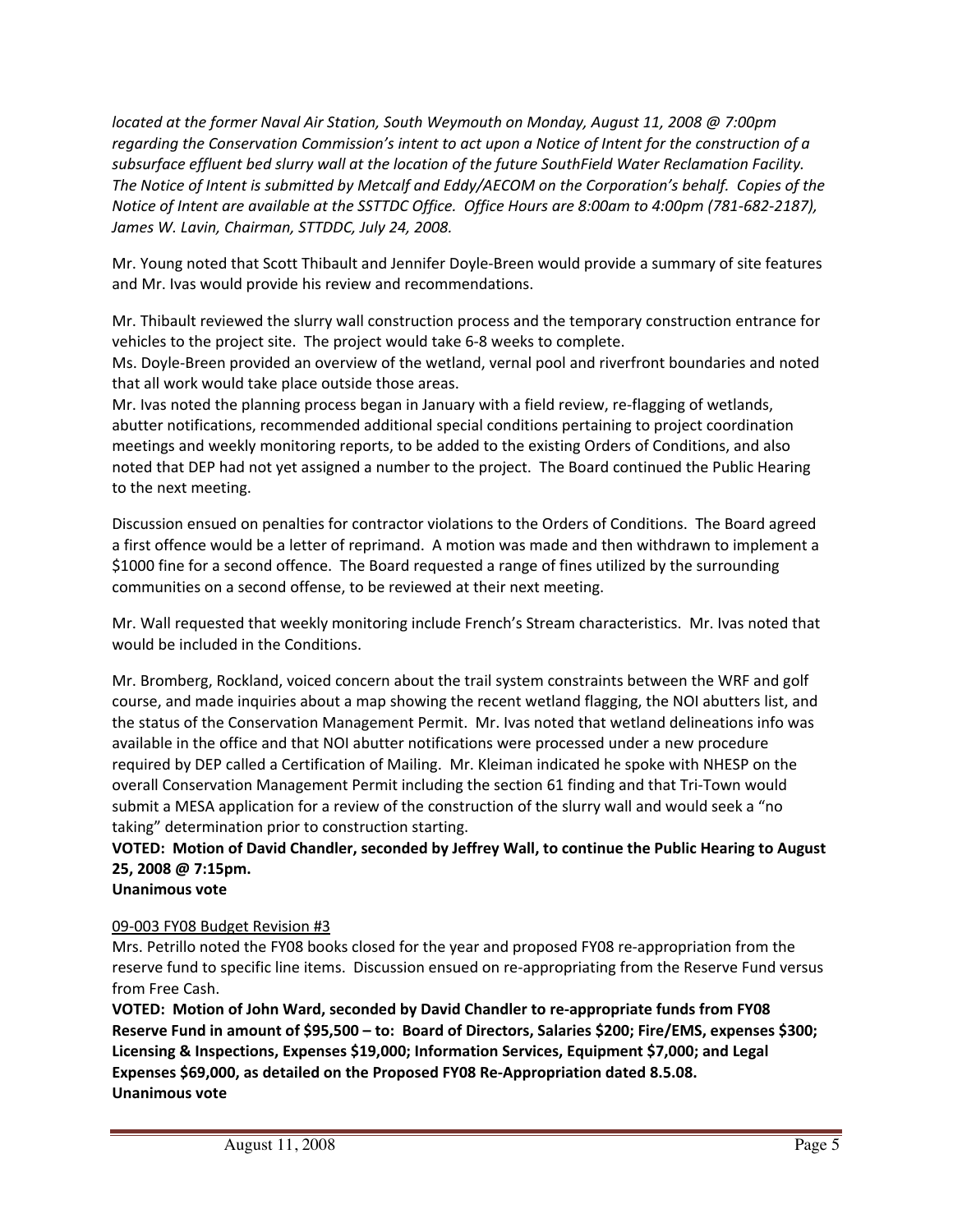#### 09‐006 Appoint Plymouth County Health Group Rep.

**VOTED: Motion of John Ward, seconded by Jeffrey Wall, to appoint Eric J. Kfoury as the primary representative of the Corporation under the "Agreement for Joint Negotiation and Purchase of Medical, Health, Dental and Life Coverage's" between South Shore Tri‐Town Development Corporation and the Plymouth County Health Group (the "Agreement", and any member of the Board of Directors as the alternate representative under the Agreement; provided, however, that the Board reserves the right to replace the named primary and alternate representatives at any time and from time to time. – and – that the Corporation authorizes Patricia M. Petrillo and/or Eric J. Kfoury, each acting alone, in the name and on behalf of the Corporation, to notify the Plymouth County Health Group Board of the individuals designated as the primary and alternate representatives. Unanimous vote**

#### Executive Director Update

Mr. Kfoury noted a letter from Congressman Delahunt to Governor Patrick supporting the Amended Enabling Legislation and the Parkway Bond. Mr. Ryan informed the Board that the Governor signed the Legislation on August 8, 2008.

Mr. Kfoury informed the Board of decisions to be made related to exemptions from public bid and procurement requirements for the slurry wall contract and that the Enabling Legislation (Chapter 303 of the Acts of 2008) and State Revolving Funds (SRF) to finance the project were being reviewed by legal counsel. Bid documents would be prepared based on the Board's votes.

Mr. Kfoury estimated the slurry wall construction would be completed this year, WRF project evaluation form would be presented to DEP in January 09 and the WRF construction would be completed in 2010. Discussion ensued on who would run the facility. Mr. Elkerton stated the most cost effective way to run the facility would be under a contracted company with a negotiated 5 year contract.

Mr. Kfoury updated the Board on other issues including a draft application prepared for an MOBT grant; CEO and CFO candidates targeted for resumes and another Personnel Subcommittee meeting scheduled for Monday, August  $18^{th}$  @ 8:30am.

#### Public Comment

Mr. Bromberg, Rockland, inquired about opening the Union Street Gate in Rockland. The Chairman stated the SouthField project did not include a roadway to that gate and there were no plans to design one.

#### Directors Time

Mr. Chandler requested year end reports from LNR, an important detail that was required in the DDA. Mr. Ryan noted they would be forthcoming.

Mr. Ward noted he would not be available for the September  $8<sup>th</sup>$  meeting/public hearing. Contact will be made to the Rockland Selectmen's Office to ascertain their plans to appoint a second Rockland representative to the Board of Directors

## **VOTED: Motion of Jeffrey Wall, seconded by John Ward, to enter into Executive Session for the purpose of Development Negotiations and Financial Strategies. Ward, aye, Wall, aye, Chandler, aye, Lavin, aye.**

Open session ended 9:45pm. Executive Session ended 10:20PM **VOTED: Motion of Jeffrey Wall, seconded by John Ward, to adjourn the meeting.**